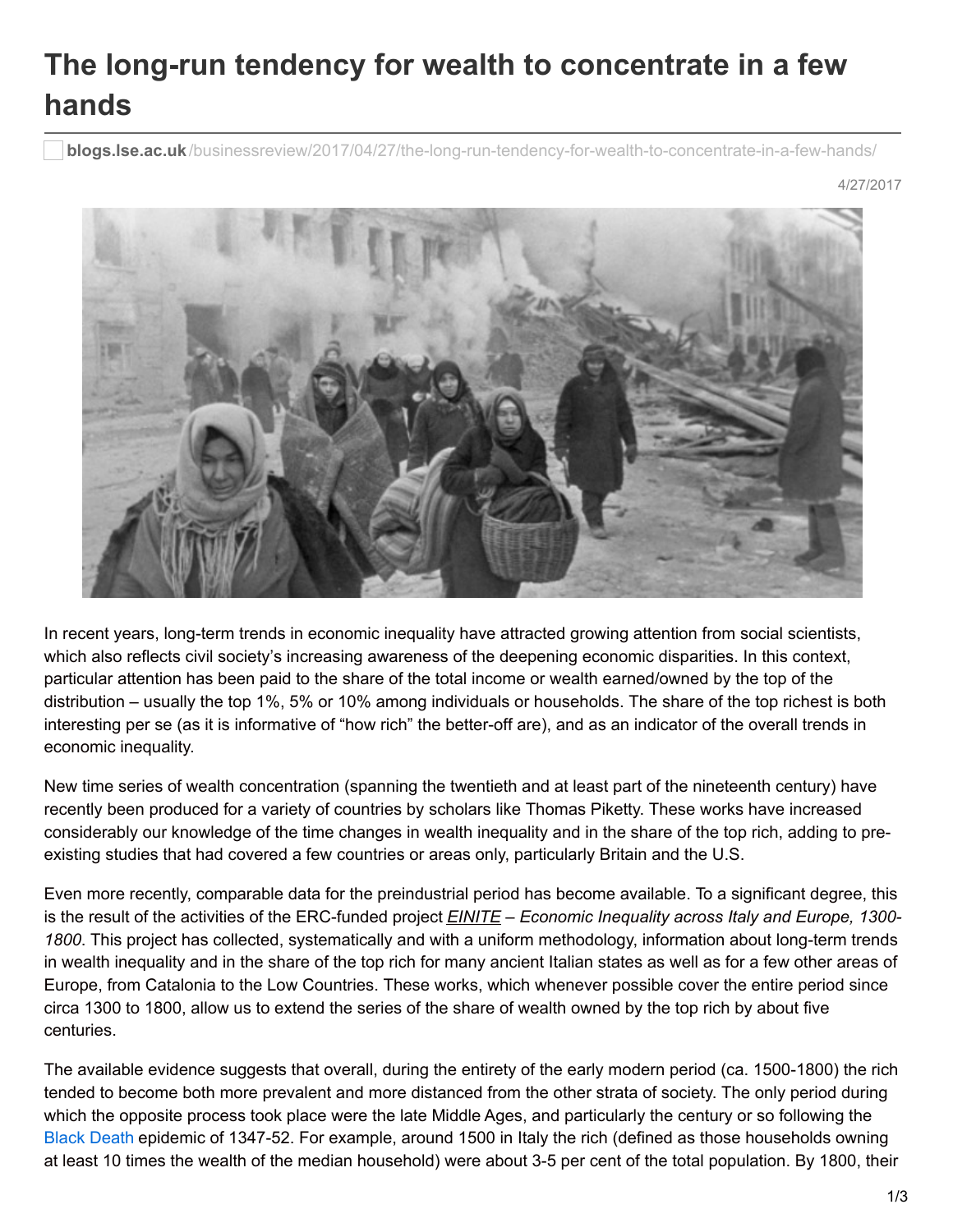prevalence had doubled. In the same span of time, the share of wealth held by the top 10 per cent had grown from about 45-55 per cent to about 70-80 per cent.

The information provided for the late medieval and early modern periods also places in a somewhat different perspective recent findings about how the conditions of the rich have changed in the last two centuries. There seems, indeed, to be very solid ground to argue that the tendency for wealth to concentrate in a few hands in nineteenth century Europe was in fact only the final part of a much longer process, which had started around 1450.

In particular, the share of the wealth owned by the top 10 per cent which I reconstructed for 1800 seems to have approached the European average at 1810, a figure recently placed by Piketty at slightly over 80 per cent (see Figure 1). The increase in economic disparities continued until the eve of World War I, when the top 10 per cent among the rich owned about 90 per cent of the overall wealth. The two world wars, as well as the shocks which occurred in-between, determined a sharp contraction in the share of wealth owned by the richest part of the population. The trend changed again from the 1980s, and the share of the top 10 per cent has increased significantly in the last decades, going back to about the same levels that seem to have characterised Western Europe on the eve of the Black Death (i.e. about 65 per cent).



## **Figure 1. The share of wealth of the top 10% rich in Europe, 1300-2010**

## *Source: Alfani, The top rich in [Europe](http://voxeu.org/article/europe-s-rich-1300) in the long run of history, Vox 15 January 2017*

The time series presented in my paper are relevant to current debates on very long-term changes in economic inequality and in the relative position of the rich. Indeed, they suggest that in the last seven centuries of European history the general tendency has been for inequality to increase, without any trace of a "spontaneous" reduction in inequality levels of the kind hypothesised by Simon Kuznets about 60 years ago.

This is surely a point on which more research is needed (if we are to correctly assess the causes and implications of